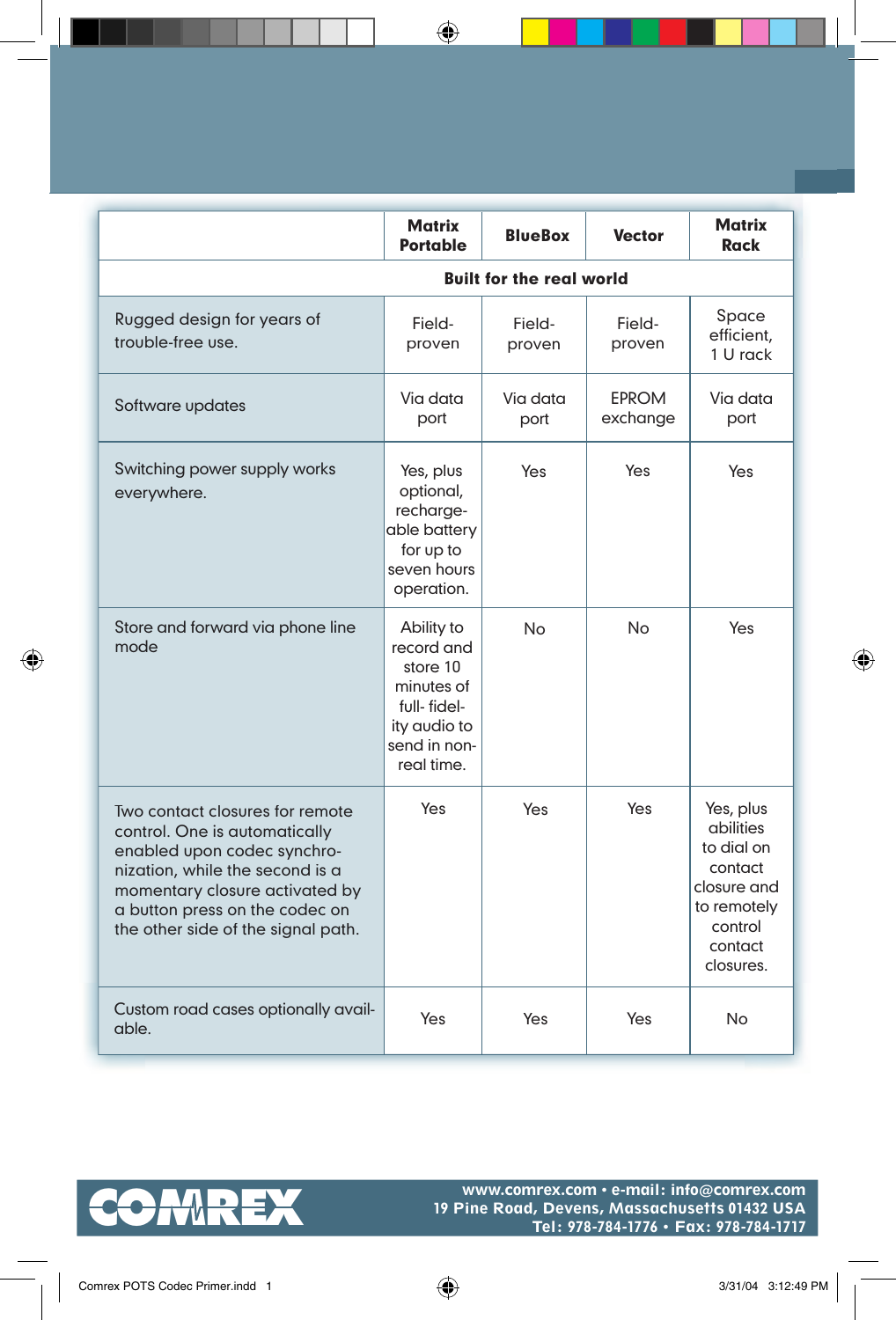# All About POTS Codecs

## What is a POTS Codec?

POTS is an acronym for Plain Old Telephone Service. It's a straightforward way to describe the familiar dial-up telephone service that we use every day. (In some parts of the world, it is called PSTN for Public Switched Telephone Network, but we'll use POTS.)

A codec is a coder-decoder. A signal goes into the "coder" part and is processed according to the function it is supposed to perform. In this case, analog audio is converted to digital and then processed (digitally compressed) to reduce the size of the digital signal to make it more compact. On the "decoder" side, the converse happens. The signal goes through digital decompression and then is converted back to analog audio.

Functionally, POTS Codecs are used in pairs. At one location, a POTS Codec is used as a coder. Attached to a POTS line, it sends the compressed digital signal to the other location via the POTS line where the second POTS Codec decodes the signal. Comrex POTS Codecs are fully bidirectional, allowing both units in the pair to transmit and receive high-quality audio.

#### *When would I want to use a POTS Codec?*

The most frequent use is for live broadcast of news, interviews, traveling talk shows, sports, and entertainment audio. POTS Codecs often stand-by as backups when ISDN or satellite is used for the primary feed. Some radio stations use a POTS Codec as a backup to their studio-to-transmitter link.

By the way, as long as we mentioned ISDN, Comrex also offers ISDN Codecs. If quality is paramount, ISDN is the clear choice. However, for grab-it-and-go situations, POTS can't be beat. For more info on our ISDN Codecs, contact us or visit our website. For quick reference, here is a comparison of the advantages of these two services:

|                   | <b>POTS</b>   | <b>ISDN</b>      |
|-------------------|---------------|------------------|
| Set up            | Faster        |                  |
| <b>Usability</b>  | Fasier        |                  |
| Availability      | <b>Better</b> |                  |
| Installation time | Shorter       |                  |
| Costs             | Lower         |                  |
| Audio quality     |               | <b>Best</b>      |
| Line stability    |               | More predictable |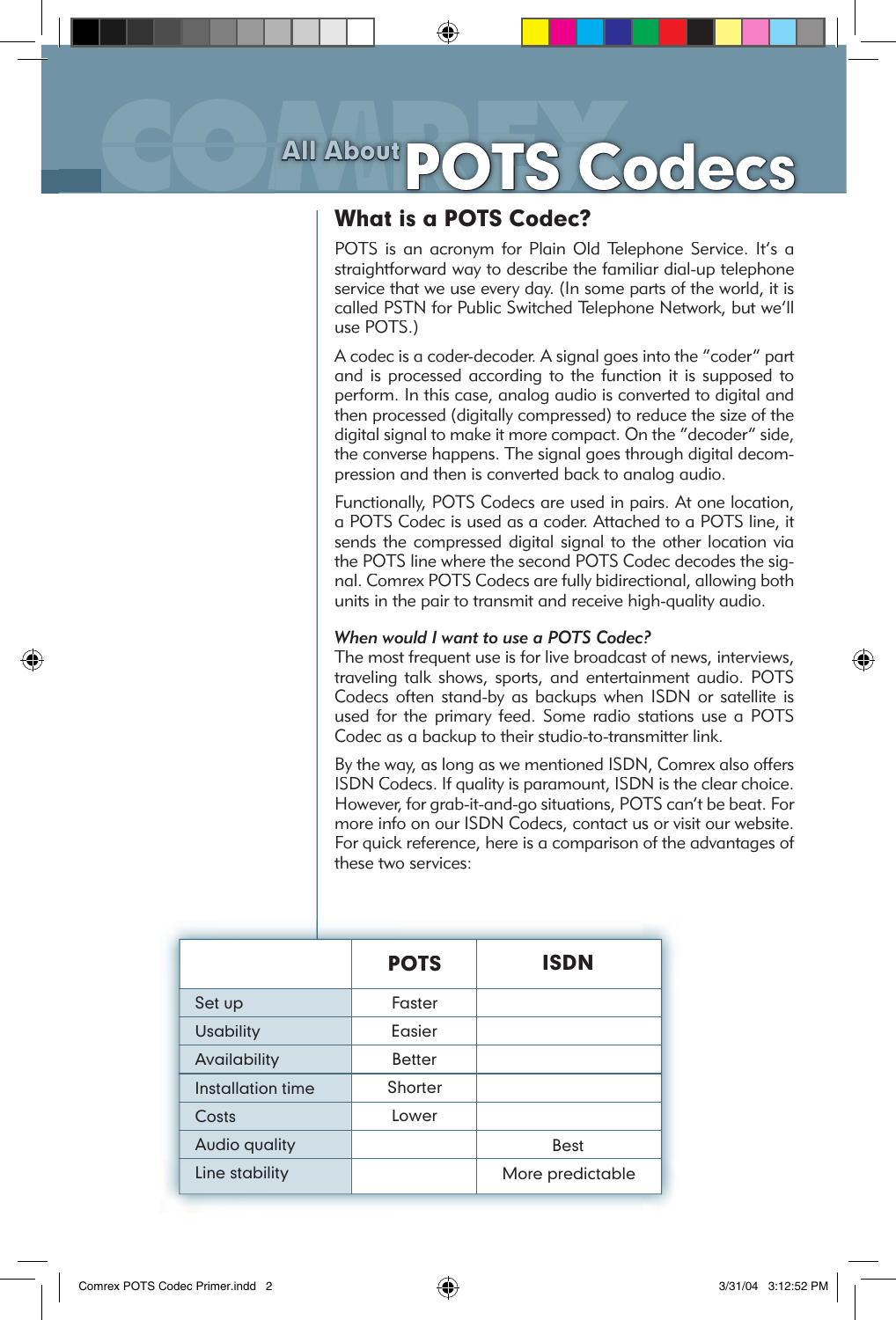## How do POTS Codecs sound on the air?

Comrex has elevated POTS Codec performance to a new level, providing low-artifact, two-way 15 kHz audio response on most connections. When telephone line quality is below standard and does not support full data rates, our POTS Codecs can adapt and provide lower audio response rather than drop the connection.

Computer modem users know that, on some phone lines, connection speeds are not as good as on others. The same is true with POTS Codecs. We specify up to 15 kHz audio performance on typical phone lines that are able to function at data rates of 24 kbps and above. On lines with data rates as low as 9.6 kbps, your Comrex POTS Codec will provide acceptable audio quality for broadcast. Contact us or visit our website for full details on audio performance.

*You say that a POTS Codec is two-way – so is a phone line?* Yes, but the POTS Codec turns the phone line into a full fourwire circuit. This means that both program and cueback can be sent over the same phone line. This is a real advantage when off-air monitoring is delayed from real-time, such as with HD Radio, when using a profanity delay, or where off air monitoring cannot be used on live remotes.

#### *I've seen some devices by Comrex that are called "frequency extenders." Are these POTS Codecs?*

No they are not. Frequency extension is an early technology, developed by Comrex and introduced in 1976, to improve the quality of audio transmission over POTS lines. While many of the thousands of frequency extenders remain deployed, our introduction of the first high-quality, dependable

POTS Codecs in 1996 again redefined remote audio transmission over POTS.



For more information

on frequency extenders, visit the Comrex website.

#### *1996 was a long time ago in technology years. Have you kept up?*

Absolutely. Our first POTS Codec was officially named HotLine, but most users affectionately called it "the Red Box." While no longer manufactured, we still support and provide occasional software updates to keep HotLines, and all of our POTS Codecs, as up-to-date as possible.



**Matrix** 

Matrix Rack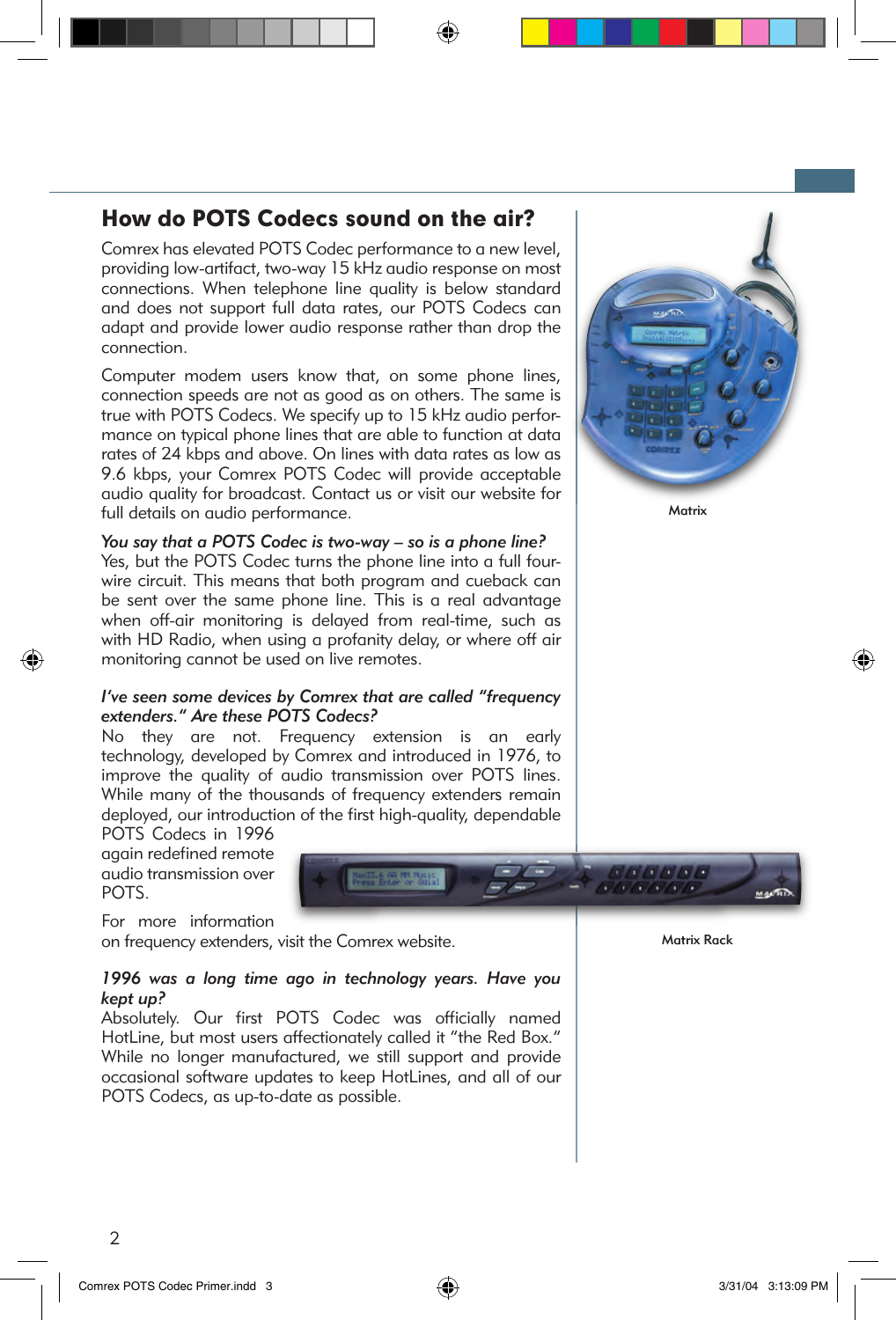

BlueBox

#### *So what POTS Codec models do you make now?*

We offer three choices for use in the field: Matrix Portable, BlueBox, and Vector elevate POTS performance to new levels, providing up to 15 kHz audio response on most connections. They are designed to be very portable, used virtually anywhere in the world, and operated by non-technical staff.

For the studio side, the Matrix Rack is the perfect companion to all of your field POTS Codecs.

Every Comrex POTS Codec is compatible with the others, including the original HotLine.

Mobile phones are almost POTS. Do these POTS Codecs function wirelessly using the mobile phone network?

You actually ask two questions and the answer to both is, "Yes."

All three portable units can be connected to the hands-free port of many mobile phones. Although audio quality is not much better than a standard mobile phone call, it provides a useful backup tool.

> The exciting news is that there is now an optional GSM wireless module for Matrix Portable that incorporates mobile telephone technology with a new Comrex audio coding algorithm. Frequency response of up to 7 kHz is possible with reduced artifacts. Comrex is the first to introduce this new option in remote broadcast and the reviews from the field are excellent.

#### *How do I know which Comrex POTS Codec is best for me?*

All of our POTS Codecs offer a core feature/function set that includes the standard-setting Comrex audio quality and reliability.

Choice of a field unit depends primarily on your input, output, and mixer requirements.

- Matrix Portable offers the greatest flexibility, as optional modules allow it to be used with ISDN and GSM wireless in addition to POTS.
- BlueBox, with a single input and single output, is your best choice if you have a tight budget or need the smallest POTS Codec with no compromise in performance.
- Vector incorporates a full-featured remote studio in a three-pound package. Non-technical users appreciate its easy-to-use interface.



Vector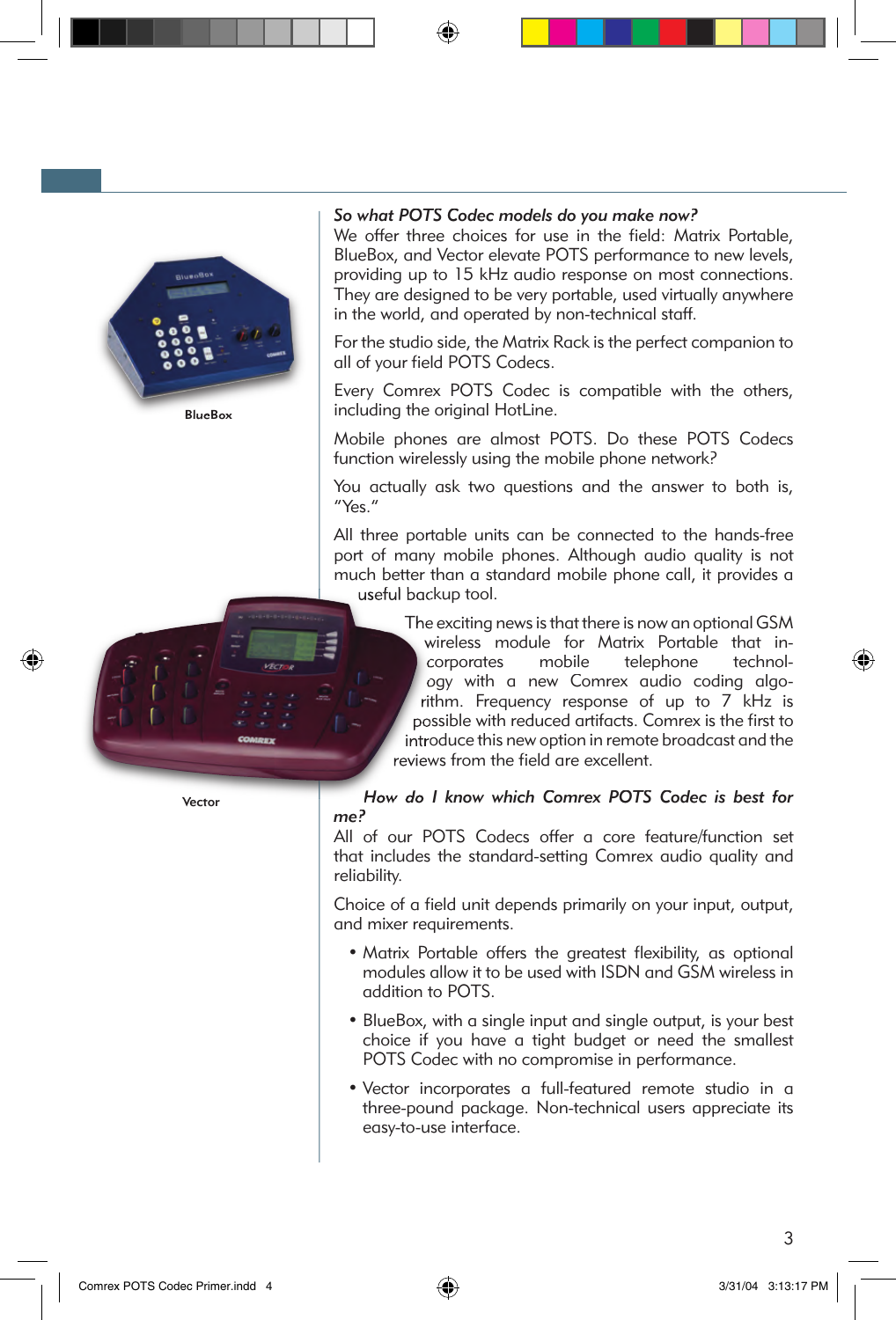For the studio, Matrix Rack works with all of our POTS, ISDN, and GSM Codecs, as well as those from nearly everyone else. Matrix Rack provides a great home base for every remote you may do.

A full comparison chart can be found at the end of this primer.

#### *Don't other companies make POTS Codecs? Why should I buy Comrex?*

Confidence is the best reason. When you purchase any Comrex product, you can be confident that you are using the most rugged and reliable remote broadcast equipment available. We've been at this for 40 years and understand that with live broadcast, you don't get a second chance.

Ease-of-use and reliability save you time and money on training and downtime. Problems with our POTS Codecs are rare, but when they do happen, our support is fast and effective. That's why there are more Comrex POTS Codecs in the field than all other brands combined.

If you are still not convinced, contact Comrex or your favorite broadcast dealer for information on a no-obligation demo.

#### *So if I put a Comrex Codec side-by-side with the other guy's unit, the Comrex will perform at least as well and probably better?*

You don't expect us to be modest, do you? But our reputation demands that we be honest.

The answer to your question is, "Yes" if you compare POTS Codecs carefully.

- Performance of all POTS Codecs is dependent on telephone line quality that can vary from call to call, even on the same line. So side-by-side comparisons can be anecdotal rather than scientific.
- As previously noted, our original HotLine was introduced some time ago and there are many thousands of these units deployed. When comparing HotLine with Comrex's current POTS Codecs (or those from other manufacturers), these newer products will, of course, perform better. We offer our HotLine customers special programs to help them trade-up their "Red Box" to our latest technology.
- This technology advances quickly. Comrex provides our POTS Codec customers with free performance updates. Without these updates, our users may not be getting the best from their units.

We are confident that, in comparison tests using our current range of products, Comrex POTS Codecs function as well, if not better, than anything on the market.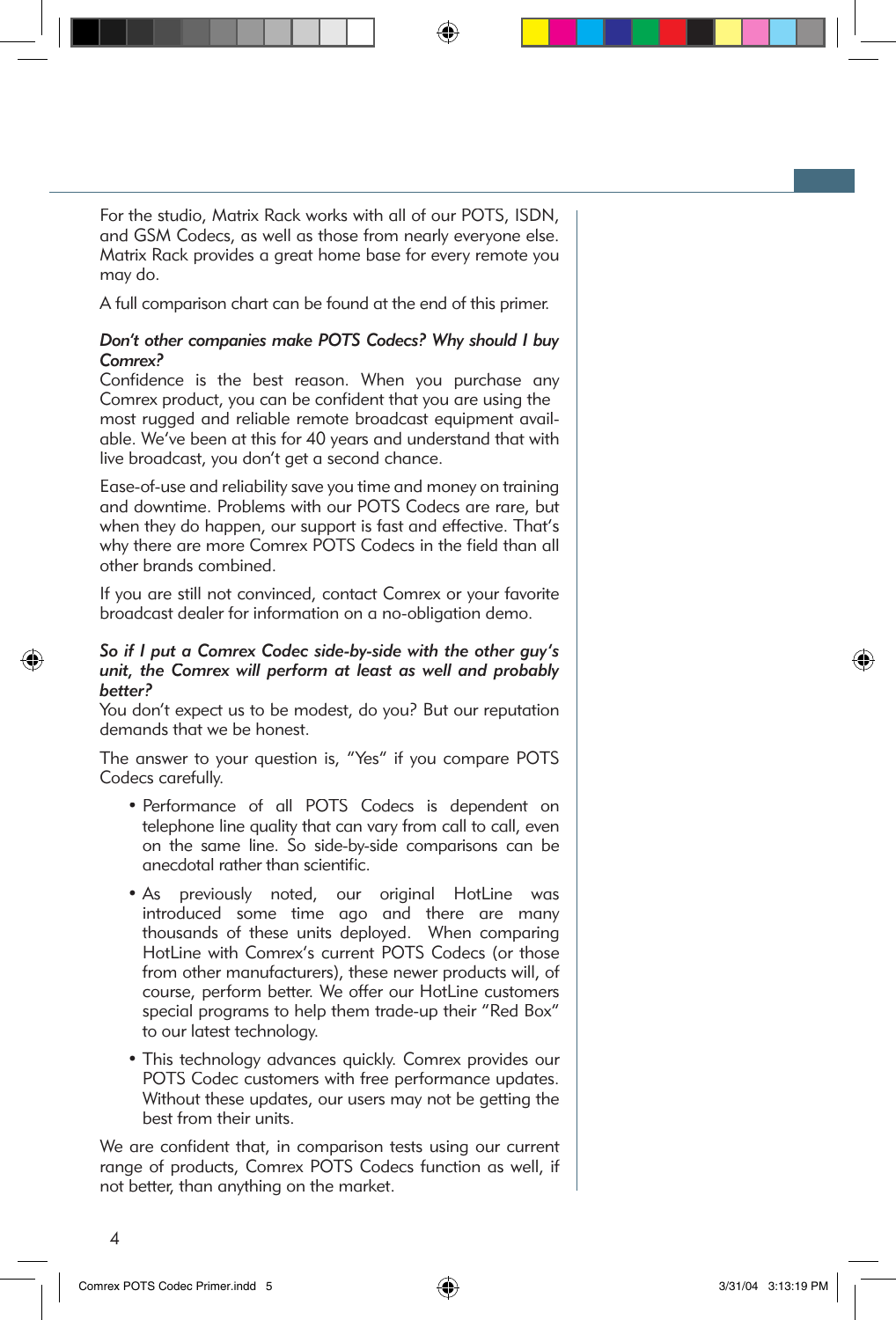# Comrex POTS Codec Feature/Function Comparison

|                                                                                                                                                                                                                               | <b>Matrix</b><br><b>Portable</b> | <b>BlueBox</b> | <b>Vector</b> | Matrix<br><b>Rack</b> |
|-------------------------------------------------------------------------------------------------------------------------------------------------------------------------------------------------------------------------------|----------------------------------|----------------|---------------|-----------------------|
|                                                                                                                                                                                                                               | <b>Audio Quality</b>             |                |               |                       |
| Full duplex FM quality (15 kHz)<br>audio bandwidth at connect rates<br>of 24 kb/s and above.*                                                                                                                                 | Yes                              | Yes            | Yes           | Yes                   |
| Full duplex audio scales from<br>12 kHz to 5 kHz at connect rates<br>of 21.6 kb/s to 9.6 kb/s.*                                                                                                                               | Yes                              | Yes            | Yes           | Yes                   |
| Selectable "Voice Mode" allows<br>7 kHz audio with a 300-baud ancil-<br>lary data channel and extra forward<br>error correction. Can be used when<br>ancillary data is needed or line<br>quality is particularly troublesome. | Yes                              | Yes            | Yes           | Yes                   |
| Built-in peak limiter.                                                                                                                                                                                                        | Yes                              | Yes            | Yes           | Yes                   |
| Short coding delay (100 mS)<br>allows seamless two-way<br>conversation.                                                                                                                                                       | Yes                              | Yes            | Yes           | Yes                   |

\* Audio performance may vary with phone circuit conditions.

#### Line Connection Reliability

| Automatic modem negotiation con-<br>nects at highest possible rate sup-<br>ported by telephone connection.                                                                                          | Yes | Yes | Yes | Yes |
|-----------------------------------------------------------------------------------------------------------------------------------------------------------------------------------------------------|-----|-----|-----|-----|
| Phone line quality is continuously<br>monitored and modem renegoti-<br>ates if the line degrades during<br>the call. Renegotiation may be<br>disabled to prevent dropouts at<br>inconvenient times. | Yes | Yes | Yes | Yes |
| If transmission errors occur, a one-<br>button function resets the modem<br>to the next lower data rate without<br>dropping the line.                                                               | Yes | Yes | Yes | Yes |
| Maximum data rate can be manually<br>preset to provide a safety margin.                                                                                                                             | Yes | Yes | Yes | Yes |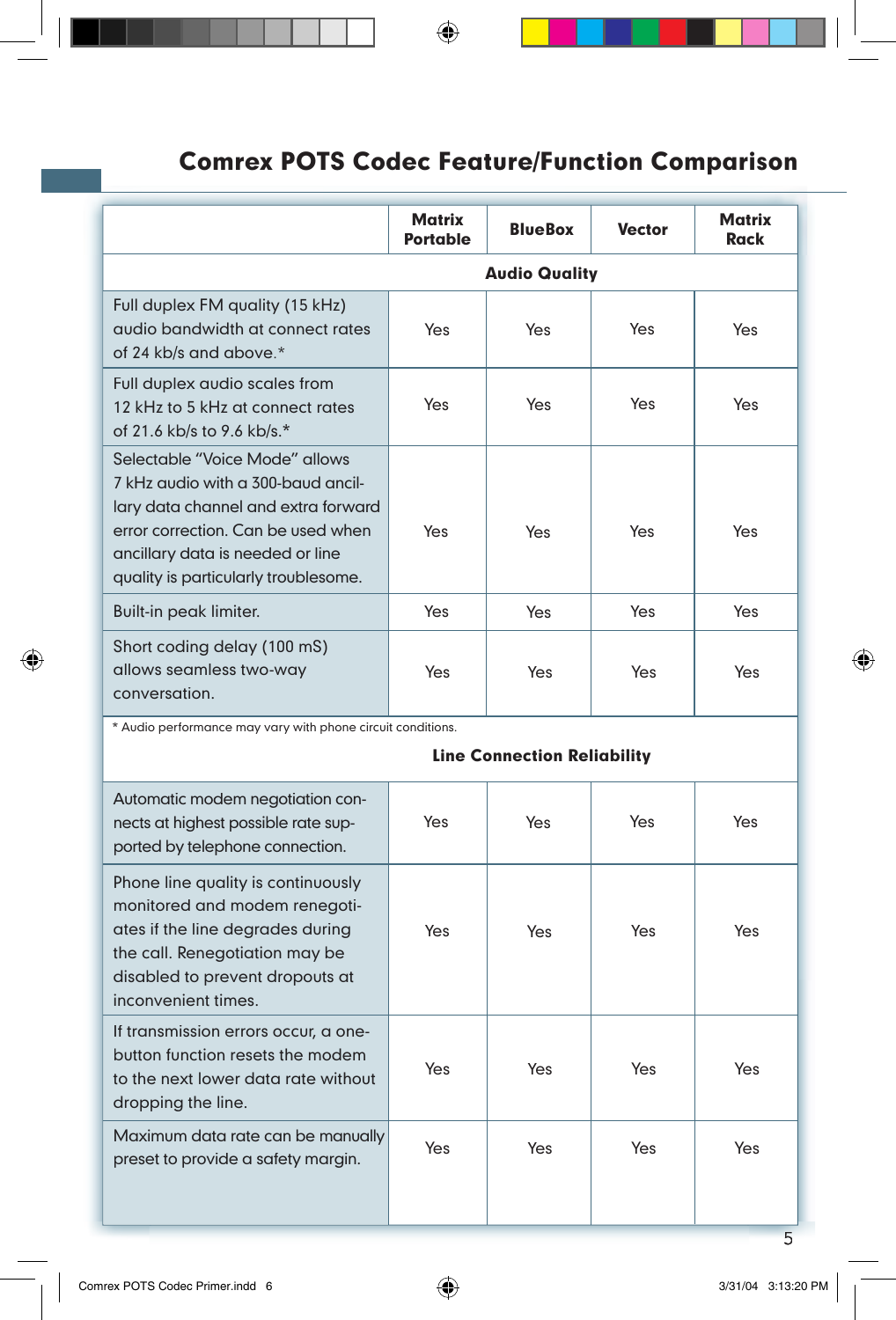|                                                                       | <b>Matrix</b><br><b>Portable</b>                | <b>BlueBox</b> | <b>Vector</b> | Matrix<br><b>Rack</b> |
|-----------------------------------------------------------------------|-------------------------------------------------|----------------|---------------|-----------------------|
|                                                                       | Easy to use dialing and configuration interface |                |               |                       |
| Quick-dial memory storage in<br>nonvolatile memory.                   | 20                                              | 20             | 50            | 20                    |
| One-touch redial.                                                     | Yes                                             | Yes            | Yes           | Yes                   |
| Auto-answer (on first or sixth ring)<br>and manual answer.            | Yes                                             | Yes            | Yes           | Yes                   |
| Works with external phones, for<br>PABXs and operator-assisted calls. | Yes                                             | Yes            | Yes           | <b>Yes</b>            |
| Accepts dialing strings of up to 44<br>digits with pauses.            | Yes                                             | Yes            | Yes           | <b>Yes</b>            |
| Dialing parameters for 20 countries<br>are menu selectable.           | Yes                                             | Yes            | Yes           | <b>Yes</b>            |
| LCD displays modem connection<br>speed.                               | Yes                                             | Yes            | Yes           | Yes                   |
| <b>Interconnection and compatibility</b>                              |                                                 |                |               |                       |
| Compatible with all Comrex POTS                                       |                                                 |                |               |                       |

| Compatible with all Comrex POTS<br>Codec models.       | Yes      | Yes | Yes | Yes       |
|--------------------------------------------------------|----------|-----|-----|-----------|
| Module to add GSM wireless phone.<br>Includes antenna. | Optional | No  | No  | <b>No</b> |
| Interface to cell phone data ports.                    | Optional | Yes | No  | No        |
| Coupler mode to place standard<br>phone call.          | Optional | No  | Yes | No        |
| Module to use codec with ISDN.                         | Optional | No  | No  | Optional  |